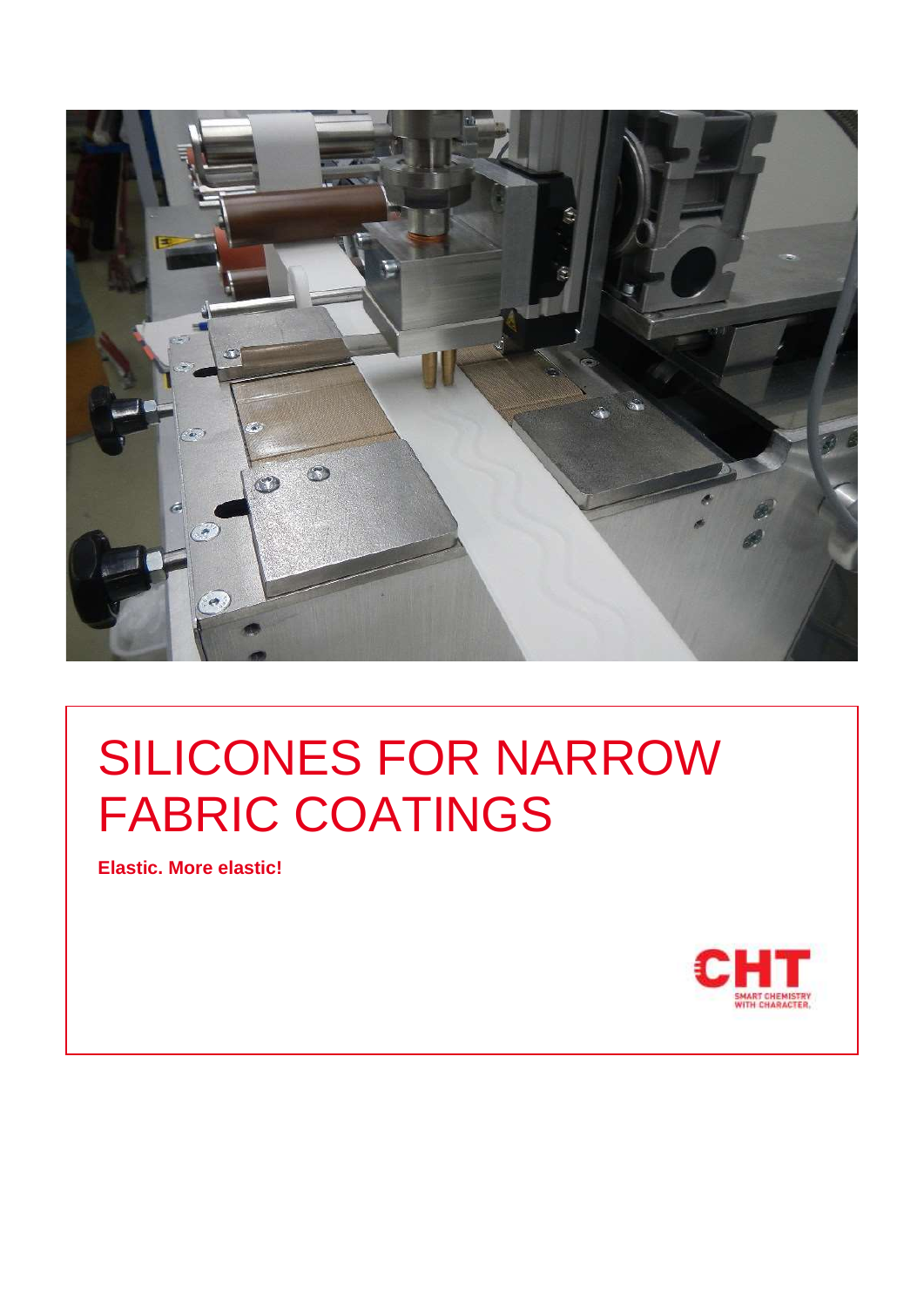# ALPATEC SILICONES

## **For narrow tape coatings**

Modern textiles often require an invisible hold, so that the carrier can move freely or the textile fulfils its function. With their sticky, transparent properties silicone elastomers applied at the right spots facilitate a high wear comfort of textiles and keep them in their correct position.

Silicone elastomers are applied onto the textile articles via narrow tape coating. One component (RTV 1) systems are widely used, as well as two component (RTV 2) systems.

#### **One-component RTV 1 silicones**

- **Immediately ready for use. Blending is not** necessary
- Good adhesion
- ◆ Crosslinking at room temperature and recommended with addition of heat
- Moisture crosslinking
- No inhibition
- ◆ Formation of decomposition products
- Exhaust systems required
- ◆ Shrinkage due to the condensation reaction
- $\bullet$  Processing time (pot life) is usually very short. Skin formation after few minutes
- Fulfils Oeko-Tex® Standard 100

#### **Two-component RTV 2 silicones**

- Thorough blending and good exhaust system are required
- ◆ Adhesion may be improved furthermore by adding a primer
- Crosslinking at high temperature (heat)
- Inhibition risk (amines, polyurethanes, epoxide resins, substances containing sulphur, organometallic compounds such as tin compounds)
- ◆ No formation of decomposition products
- $\triangleleft$  Shrinkage < 1 %
- ◆ Processing time (pot life) can be adjusted
- ◆ For various application techniques (including screen and rotary printing)
- Surface sticky coatings possible
- Fulfils Oeko-Tex® Standard 100

### **Dot coating**

RTV 1 component silicone is applied directly on the tapes out of a closed system by means of a special coating head. The silicone threads which are formed are rebuilt in seconds and form regular dots. Excess silicone is removed from the application cylinder by knife.

Standard recommendation : ALPATEC 630, ALPATEC 730 ALPATEC 745

## **Sticky coating**

There are 2 products in our range, ALPATEC 30203 A/B and ALPATEC 10175 A/B, which create a permanently tacky surface and obtain in this way a stronger adhesion of the garters on the skin. This tackiness just can be achieved with 2comp. silicone elastomers.

Please find more product information in the following table.

The stickiness may be adjusted to the needs by varying the mixing ratio. (higher amount of component  $A =$  stickier, more of component  $B =$  less sticky but better mechanical effect).

## **Additives**

SILICON REMOVER

It is applied to dissolve already cross-linked silicone again and to remove it (E. g. to clean pipelines, nozzles and working equipment).

#### KÖRAFORM TM

Thixotropic agent for silicone systems. To increase viscosity and to modify the flowing properties.

#### ALPA-OIL 50

Silicone oil to lower viscosity and to modify the flowing properties.

COLORMATCH SI colour range Colour range for silicone systems.







Coating head for dot coating **Dot coating with ALPATEC 630** Tape coating with ALPATEC 641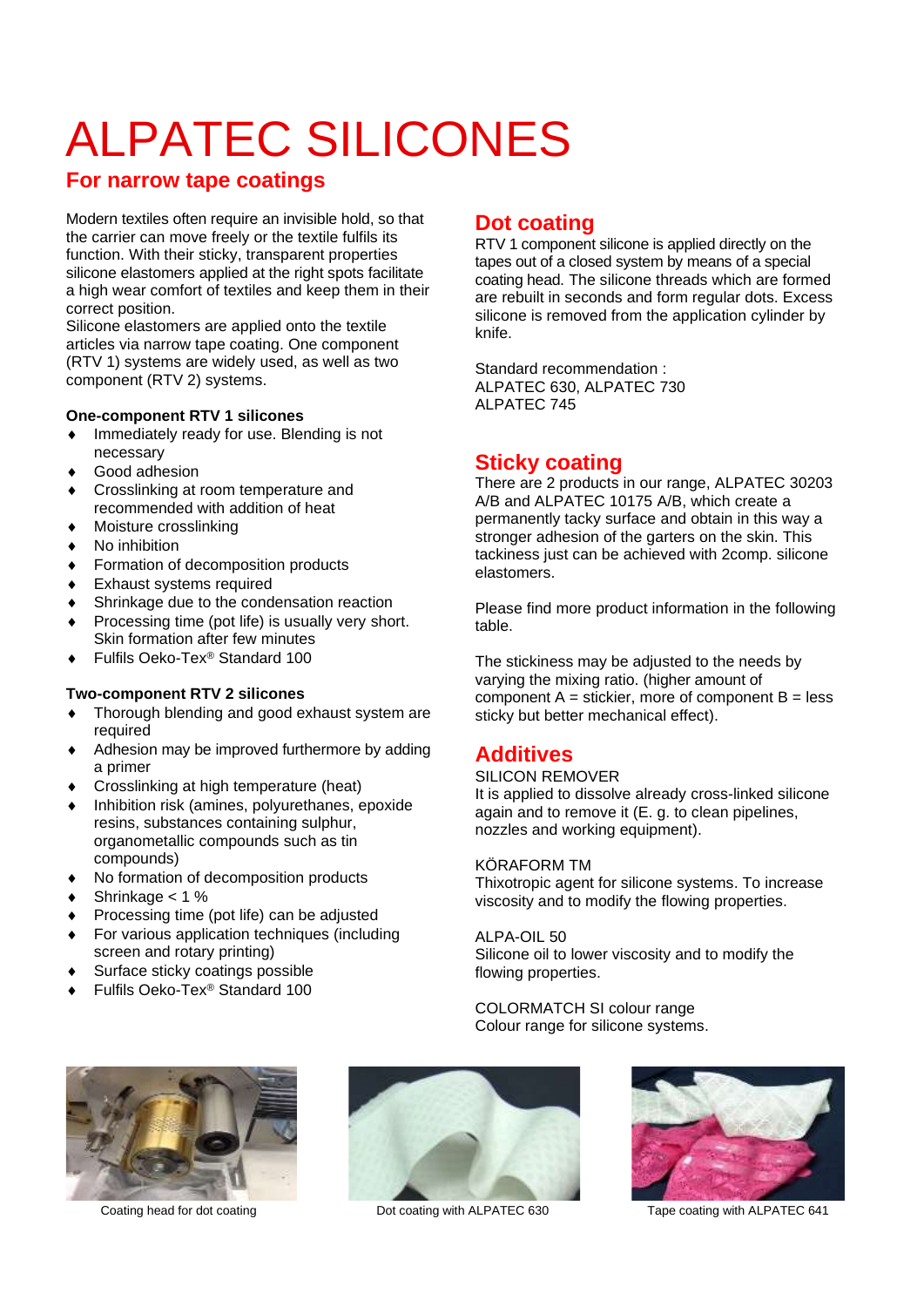# ALPATEC SILICONES

## **For narrow tape coatings**

## **One component RTV 1 silicones**

| Product                                  | Aspect      | Running<br>mm | Skin building<br>time<br>min | <b>Hardness</b><br>Shore A | <b>Tensile</b><br>strength<br>N/mm <sup>2</sup> | Elongation<br>at break<br>$\%$ | Resistance<br>to further<br>tearing<br>N/mm <sup>2</sup> |
|------------------------------------------|-------------|---------------|------------------------------|----------------------------|-------------------------------------------------|--------------------------------|----------------------------------------------------------|
| ALPATEC 630                              | transparent | 70            | $6 - 10$                     | 15                         |                                                 |                                |                                                          |
| <b>ALPATEC 641</b>                       | transparent | 63            | $4 - 9$                      | 17                         | 1,5                                             | 540                            | 3,0                                                      |
| ALPATEC 730                              | transparent | 60            | 5                            | 18                         | 1.6                                             | 450                            | 3                                                        |
| ALPATEC 740                              | transparent | 63            | $\overline{4}$               | 17                         | 1.7                                             | 480                            | 3.5                                                      |
| ALPATEC 745                              | transparent | 70            | 10 <sup>°</sup>              | 17                         | 1.8                                             | 480                            | 3.5                                                      |
| ALPATEC 750                              | transparent | 60            | 8                            | 20                         | 1.8                                             | 480                            | 3.5                                                      |
| <b>ALPATEC</b><br>7610/60 C <sub>2</sub> | transparent | 80            | 8                            | 22                         | 1.7                                             | 300                            |                                                          |

## **Two-component RTV 2 silicones**

| <b>Product</b>       | Viscosity mPas |             | <b>Mixing</b><br>ratio | Potlife | <b>Hardness</b> | <b>Tensile</b><br>strength | Elongation<br>at break | Resistance<br>to further<br>tearing |
|----------------------|----------------|-------------|------------------------|---------|-----------------|----------------------------|------------------------|-------------------------------------|
|                      | Component A    | Component B | A:B                    | h       | Shore A         | $N/mm^2$                   | $\%$                   | $N/mm^2$                            |
| <b>ALPATEC 10175</b> | 190,000        | 70,000      | 1:1                    | 24      | 12              | 0,25                       | 500                    |                                     |
| ALPATEC 20175        | 160,000        | 170,000     | 1:1                    | 24      | 24              |                            | 520                    |                                     |
| ALPATEC 30142        | 60,000         | 600         | 10:1                   | 10      | 32              | 5.3                        | 300                    | 14                                  |
| <b>ALPATEC 30180</b> | 130,000        | 80,000      | 1:1                    | 24      | 28              | 4,9                        | 600                    | 11                                  |
| <b>ALPATEC 30185</b> | 120,000        | 85,000      | 1:1                    | 24      | 28              | 4,9                        | 600                    | 11                                  |
| <b>ALPATEC 30191</b> | 70,000         | 74,000      | 1:1                    | 1       | 22              | 5.3                        | 510                    | 14                                  |
| ALPATEC 30194        | 220,000        | 180,000     | 1:1                    | 24      | 40              | 8,4                        | 410                    | 27                                  |
| ALPATEC 30203        | 70,000         | 65,000      | 1:1                    | 1       | 14              | 3                          | 400                    | 5                                   |